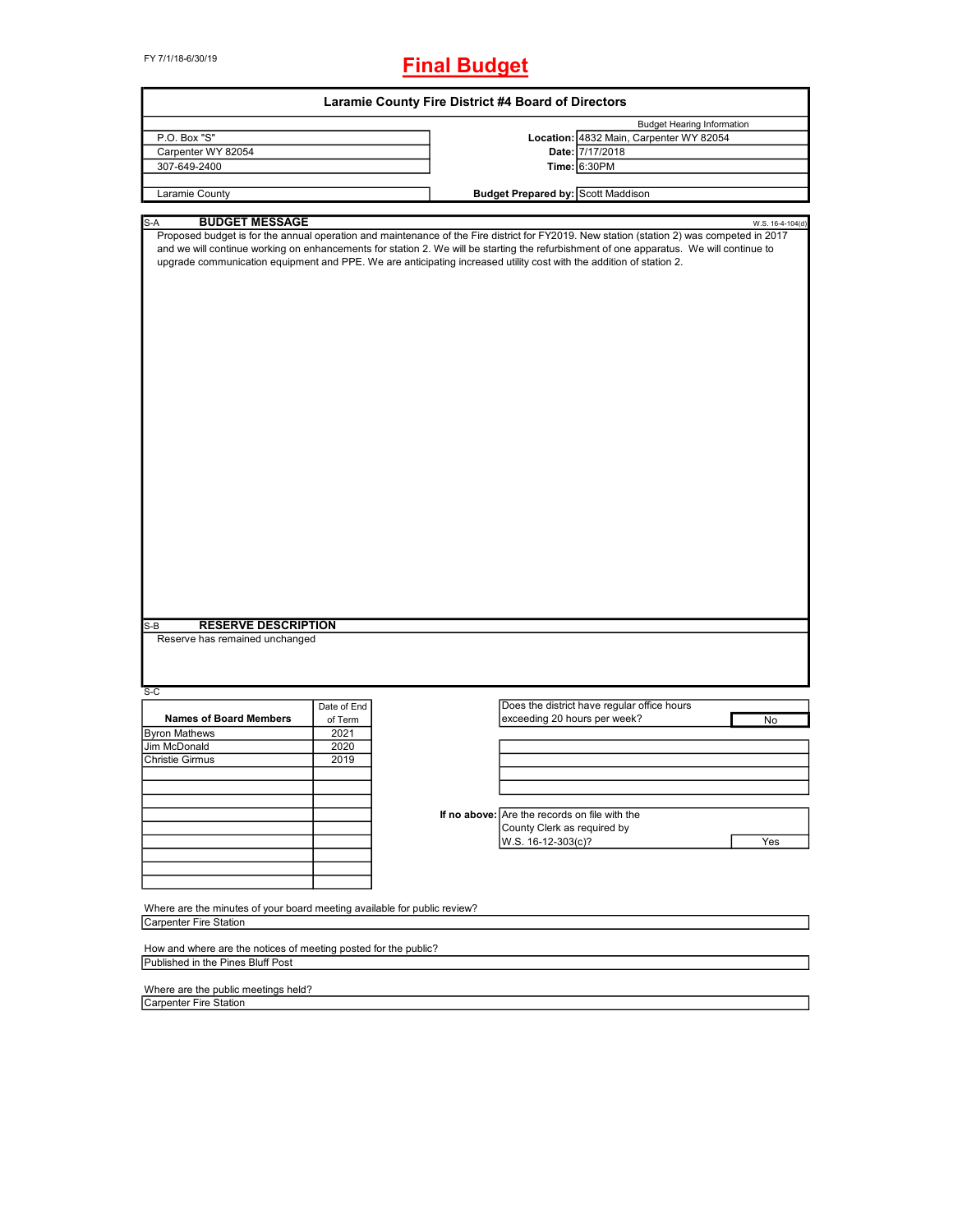# **FINAL BUDGET SUMMARY**

|       | <b>OVERVIEW</b>                                             | 2016-2017<br>Actual | 2017-2018<br>Estimated | 2018-2019<br>Proposed | Final Approval |
|-------|-------------------------------------------------------------|---------------------|------------------------|-----------------------|----------------|
|       |                                                             |                     |                        |                       |                |
| $S-1$ | <b>Total Budgeted Expenditures</b>                          | \$290,258           | \$184,934              | \$230,594             | \$230,594      |
| $S-2$ | <b>Total Principal to Pay on Debt</b>                       | \$0                 | \$0                    | \$0                   | \$0            |
| $S-3$ | <b>Total Change to Restricted Funds</b>                     | \$0                 | \$0                    | \$0                   | \$0            |
|       |                                                             |                     |                        |                       |                |
| $S-4$ | <b>Total General Fund and Forecasted Revenues Available</b> | \$422,927           | \$325,284              | \$308,381             | \$308,381      |
|       |                                                             |                     |                        |                       |                |
| $S-5$ | Amount requested from County Commissioners                  | \$154,227           | \$185,184              | \$230.594             | \$230,594      |
|       |                                                             |                     |                        |                       |                |
| $S-6$ | <b>Additional Funding Needed:</b>                           |                     |                        | \$0                   | \$0            |

|                   | <b>REVENUE SUMMARY</b>                       | 2016-2017  | 2017-2018                                          | 2018-2019       | <b>Final Approval</b> |
|-------------------|----------------------------------------------|------------|----------------------------------------------------|-----------------|-----------------------|
|                   |                                              | Actual     | Estimated                                          | Proposed        |                       |
|                   |                                              |            |                                                    |                 |                       |
| $S-7$             | <b>Operating Revenues</b>                    | \$2,600    | \$0                                                | \$0             | \$0                   |
| $S-8$             | Tax levy (From the County Treasurer)         | \$154.227  | \$185,184                                          | \$230,594       | \$230,594             |
| $S-9$             | <b>Government Support</b>                    | \$0        | \$0                                                | \$0             | \$0                   |
| $S-10$            | Grants                                       | \$126,000  | \$0                                                | \$0             | \$0                   |
| $S-11$            | Other County Support (Not from Co. Treas.)   | \$0        | \$0                                                | \$0             | \$0                   |
| $S-12$            | <b>Miscellaneous</b>                         | \$100      | \$100                                              | \$100           | \$100                 |
| $S-13$            | <b>Other Forecasted Revenue</b>              | \$0        | \$0                                                | \$0             | \$0                   |
| $S-14$            | <b>Total Revenue</b>                         | \$282,927  | \$185,284                                          | \$230,694       | \$230,694             |
| FY 7/1/18-6/30/19 |                                              |            | Laramie County Fire District #4 Board of Directors |                 |                       |
|                   | <b>EXPENDITURE SUMMARY</b>                   | 2016-2017  | 2017-2018                                          | 2018-2019       |                       |
|                   |                                              | Actual     | Estimated                                          | Proposed        | <b>Final Approval</b> |
|                   |                                              |            |                                                    |                 |                       |
| $S-15$            | Capital Outlay                               | \$210,500  | \$57,500                                           | \$58,000        | \$58,000              |
| $S-16$            | <b>Interest and Fees On Debt</b>             | \$0        | \$0                                                | \$0             | \$0                   |
| $S-17$            | <b>Administration</b>                        | \$6,608    | \$6,750                                            | \$6,750         | \$6,750               |
| $S-18$            | <b>Operations</b>                            | \$60,900   | \$105,434                                          | \$150,594       | \$150,594             |
| $S-19$            | <b>Indirect Costs</b>                        | \$12,250   | \$15,250                                           | \$15,250        | \$15,250              |
|                   |                                              |            |                                                    |                 |                       |
| $S-20$            | <b>Total Expenditures</b>                    | \$290,258  | \$184,934                                          | \$230,594       | \$230,594             |
|                   |                                              |            |                                                    |                 |                       |
|                   | <b>DEBT SUMMARY</b>                          | 2016-2017  | 2017-2018                                          | 2018-2019       | <b>Final Approval</b> |
|                   |                                              | Actual     | Estimated                                          | Proposed        |                       |
|                   |                                              |            | \$0                                                | \$0             |                       |
| $S-21$            | <b>Principal Paid on Debt</b>                | \$0        |                                                    |                 | \$0                   |
|                   |                                              | 2016-2017  | 2017-2018                                          | 2018-2019       |                       |
|                   | <b>CASH AND INVESTMENTS</b>                  | Actual     | Estimated                                          | Proposed        | <b>Final Approval</b> |
|                   |                                              |            |                                                    |                 |                       |
| $S-22$            | <b>TOTAL GENERAL FUNDS</b>                   | \$140,000  | \$140,000                                          | \$77.687        | \$77.687              |
|                   |                                              |            |                                                    |                 |                       |
|                   | <b>Summary of Reserve Funds</b>              |            |                                                    |                 |                       |
| $S-23$            | <b>Beginning Balance in Reserve Accounts</b> | \$22,908   | \$22,908                                           |                 | \$22,908              |
| $S-24$            | a. Depreciation Reserve<br>b. Other Reserve  | \$0        | \$0                                                | \$22,908<br>\$0 | \$0                   |
| $S-25$<br>$S-26$  |                                              | \$22.908   | \$22.908                                           | \$22.908        | \$22.908              |
|                   | c. Emergency Reserve (Cash)                  |            |                                                    |                 |                       |
|                   | Total Reserves (a+b+c)                       | \$45,816   | \$45,816                                           | \$45,816        | \$45,816              |
| $S-27$            | Amount to be added                           |            |                                                    |                 |                       |
| $S-28$            | a. Depreciation Reserve                      | \$0        | \$0                                                | \$0             | \$0                   |
| $S-29$            | b. Other Reserve                             | \$0<br>\$0 | \$0<br>\$0                                         | \$0<br>\$0      | \$0<br>\$0            |
| $S-30$            | c. Emergency Reserve (Cash)                  |            |                                                    |                 |                       |
|                   | Total to be added (a+b+c)                    | \$0        | \$0                                                | \$0             | \$0                   |
| $S-31$            | Subtotal                                     | \$45,816   | \$45,816                                           | \$45,816        | \$45,816              |
|                   |                                              |            |                                                    |                 |                       |
| $S-32$            | Less Total to be spent                       | \$0        | \$0                                                | \$0             | \$0                   |
| $S-33$            | TOTAL RESERVES AT END OF FISCAL YEAR         | \$45,816   | \$45,816                                           | \$45,816        | \$45.816              |

*Budget Officer / District Official (if not same as "Submitted by")*

Carpenter WY 82054

Date adopted by Special District

**DISTRICT PHONE:** 307-649-2400

**DISTRICT ADDRESS:** P.O. Box "S" **PREPARED BY:** Scott Maddison

3/27/17 *Form approved by Wyoming Department of Audit, Public Funds Division Prepared in compliance with the Uniform Municipal Fiscal Procedures Act (W.S. 16-4-101 through 124) as it applies.*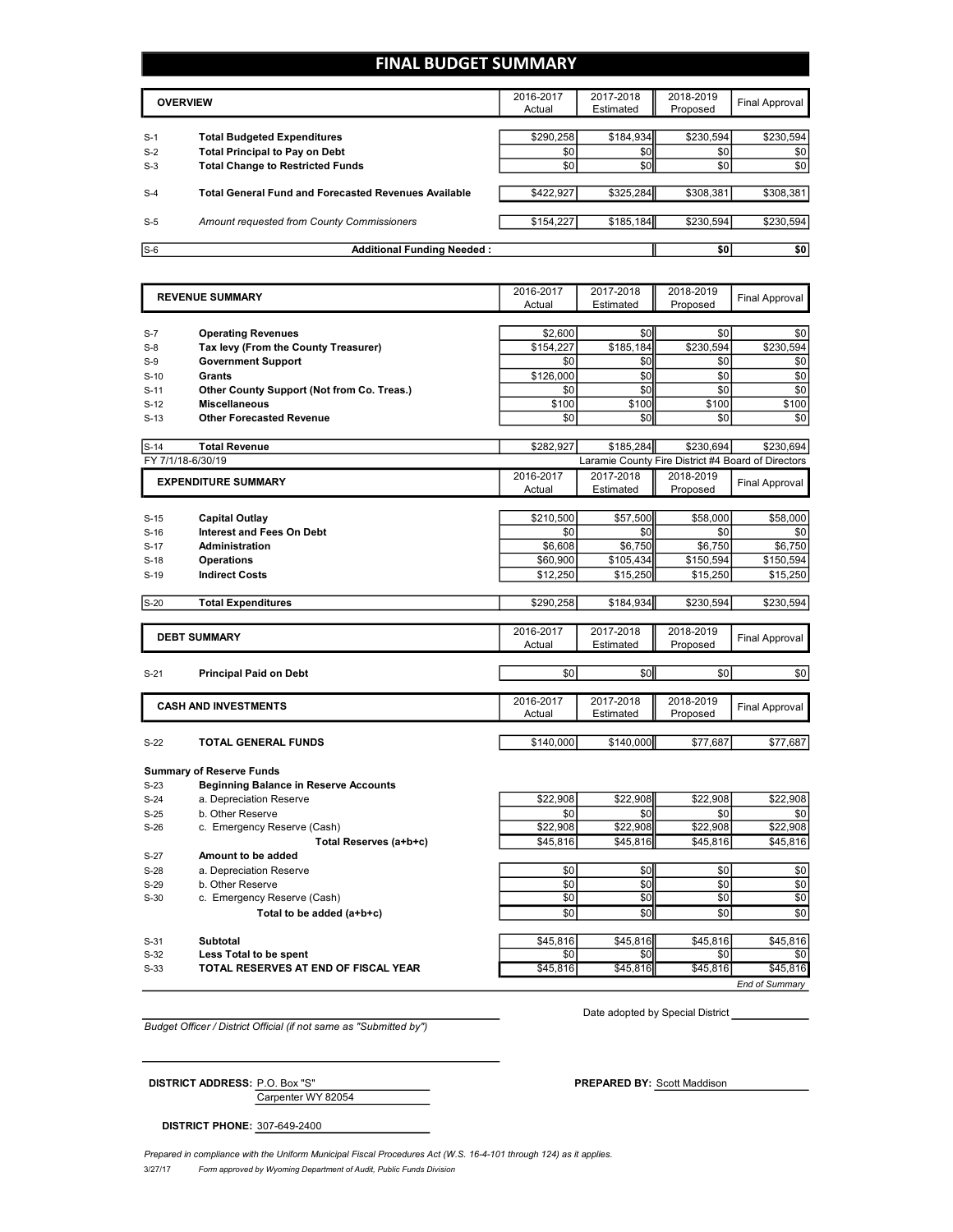# **Final Budget**

Laramie County Fire District #4 Board of Directors

**FYE** 6/30/2019

|                    | <b>NAME OF DISTRICT/BOARD</b>                  |                     |                        |                       |                       |
|--------------------|------------------------------------------------|---------------------|------------------------|-----------------------|-----------------------|
|                    | PROPERTY TAXES AND ASSESSMENTS                 |                     |                        |                       |                       |
|                    |                                                | 2016-2017<br>Actual | 2017-2018<br>Estimated | 2018-2019<br>Proposed | <b>Final Approval</b> |
| $R-1$              | <b>Property Taxes and Assessments Received</b> |                     |                        |                       |                       |
| $R-1.1$<br>$R-1.2$ | Tax Levy (From the County Treasurer)           | \$154,227<br>\$0    | \$185,184<br>\$0       | \$230,594<br>\$0      | \$230,594             |
|                    | <b>Other County Support</b>                    |                     |                        |                       |                       |
|                    | <b>FORECASTED REVENUE</b>                      |                     |                        |                       |                       |
|                    |                                                | 2016-2017<br>Actual | 2017-2018<br>Estimated | 2018-2019<br>Proposed | <b>Final Approval</b> |
| $R-2$              | <b>Revenues from Other Governments</b>         |                     |                        |                       |                       |
| $R-2.1$            | State Aid                                      |                     |                        |                       |                       |
| $R-2.2$<br>$R-2.3$ | Additional County Aid (non-treasurer)          |                     |                        |                       |                       |
| $R-2.4$            | City (or Town) Aid<br>Other (Specify)          |                     |                        |                       |                       |
| $R-2.5$            | <b>Total Government Support</b>                | \$0                 | \$0                    | \$0                   | \$0                   |
| $R-3$              | <b>Operating Revenues</b>                      |                     |                        |                       |                       |
| $R-3.1$            | <b>Customer Charges</b>                        |                     |                        |                       |                       |
| $R-3.2$            | Sales of Goods or Services                     |                     |                        |                       |                       |
| $R-3.3$            | <b>Other Assessments</b>                       | \$2,600             | \$0                    | \$0                   |                       |
| $R-3.4$            | <b>Total Operating Revenues</b>                | \$2,600             | \$0                    | \$0                   | \$0                   |
| $R-4$              | Grants                                         |                     |                        |                       |                       |
| $R-4.1$            | <b>Direct Federal Grants</b>                   | \$0                 | \$0                    | \$0                   |                       |
| $R-4.2$            | <b>Federal Grants thru State Agencies</b>      | \$0                 | \$0                    | \$0                   |                       |
| $R-4.3$            | <b>Grants from State Agencies</b>              | \$126,000           | \$0                    |                       |                       |
| $R-4.4$            | <b>Total Grants</b>                            | \$126,000           | \$0                    | \$0                   | \$0                   |
| $R-5$              | <b>Miscellaneous Revenue</b>                   |                     |                        |                       |                       |
| $R-5.1$            | Interest                                       | \$100               | \$100                  | \$100                 | \$100                 |
| $R-5.2$            | Other: Specify                                 | \$0                 | \$0                    | \$0                   |                       |
| $R-5.3$            | Other: Additional                              |                     |                        |                       |                       |
| $R-5.4$            | <b>Total Miscellaneous</b>                     | \$100               | \$100                  | \$100                 | \$100                 |
| $R-5.5$            | <b>Total Forecasted Revenue</b>                | \$128,700           | \$100                  | \$100                 | \$100                 |
| $R-6$              | <b>Other Forecasted Revenue</b>                |                     |                        |                       |                       |
| $R-6.1$            | a. Other past due-as estimated by Co. Treas.   |                     |                        |                       |                       |
| $R-6.2$            | b. Other forecasted revenue (specify):         |                     |                        |                       |                       |
| $R-6.3$            |                                                |                     |                        |                       |                       |
| $R-6.4$            |                                                |                     |                        |                       |                       |
| $R-6.5$            |                                                |                     |                        |                       |                       |
| $R-6.6$            | Total Other Forecasted Revenue (a+b)           | \$0                 | \$0                    | \$0                   | \$0                   |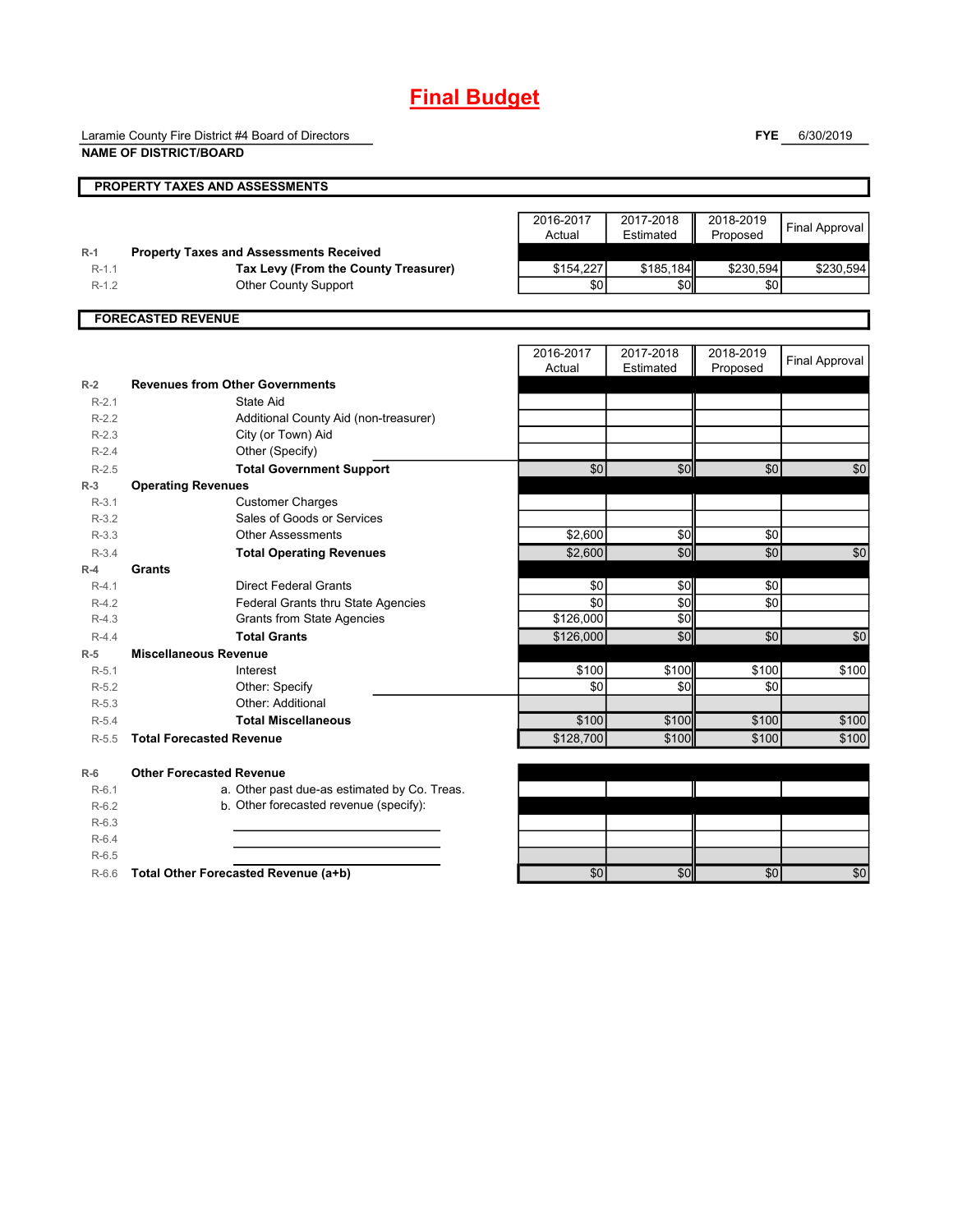# **CAPITAL OUTLAY BUDGET**

| $E-1$     | <b>Capital Outlay</b> |                         |
|-----------|-----------------------|-------------------------|
| $F-11$    |                       | <b>Real Property</b>    |
| $F-12$    |                       | Vehicles                |
| $F-1.3$   |                       | <b>Office Equipment</b> |
| $F-14$    |                       | Other (Specify)         |
| $F-1.5$   |                       | SCBA compresser         |
| $F-16$    |                       | PPE/Radios/Equip.       |
| $E - 1.7$ |                       |                         |
| $F-1.8$   | TOTAL CAPITAL OUTLAY  |                         |

|         |                             |                         | 2016-2017 | 2017-2018 | 2018-2019 |                |
|---------|-----------------------------|-------------------------|-----------|-----------|-----------|----------------|
|         |                             |                         | Actual    | Estimated | Proposed  | Final Approval |
|         | <b>Capital Outlay</b>       |                         |           |           |           |                |
| $E-1.1$ |                             | <b>Real Property</b>    | \$500     | \$500     | \$500     | \$500          |
| $E-1.2$ |                             | Vehicles                | \$146,000 | \$13,000  | \$13,000  | \$13,000       |
| $E-1.3$ |                             | <b>Office Equipment</b> | \$2,000   | \$2,000   | \$2,500   | \$2,500        |
| $E-1.4$ |                             | Other (Specify)         |           |           |           |                |
| $E-1.5$ |                             | SCBA compresser         | \$0       | \$0       | \$0       |                |
| $E-1.6$ |                             | PPE/Radios/Equip.       | \$62,000  | \$42,000  | \$42,000  | \$42,000       |
| $E-1.7$ |                             |                         |           |           |           |                |
| $E-1.8$ | <b>TOTAL CAPITAL OUTLAY</b> |                         | \$210,500 | \$57,500  | \$58,000  | \$58,000       |

### **ADMINISTRATION BUDGET**

|           |                                      |                                 | Actual  | Estimated | <b>PIODOSEG</b> |
|-----------|--------------------------------------|---------------------------------|---------|-----------|-----------------|
| $E-2$     | <b>Personnel Services</b>            |                                 |         |           |                 |
| $E - 2.1$ |                                      | Administrator                   | \$0     | \$0       | \$0             |
| $E - 2.2$ |                                      | Secretary                       | \$0     | \$0       | \$0             |
| $E - 2.3$ |                                      | Clerical                        | \$0     | \$0       | \$0             |
| $E - 2.4$ |                                      | Other (Specify)                 |         |           |                 |
| $E - 2.5$ |                                      |                                 | \$0     | \$0       | \$0             |
| $E-2.6$   |                                      |                                 | \$0     | \$0       | \$0             |
| $E - 2.7$ |                                      |                                 |         |           |                 |
| $E-3$     | <b>Board Expenses</b>                |                                 |         |           |                 |
| $E-3.1$   |                                      | Travel                          | \$358   | \$250     | \$250           |
| $E - 3.2$ |                                      | Mileage                         | \$0     | \$0       | \$0             |
| $E - 3.3$ |                                      | Other (Specify)                 |         |           |                 |
| $E - 3.4$ |                                      |                                 | \$0     | \$0       | \$0             |
| $E - 3.5$ |                                      |                                 | \$0     | \$0       | \$0             |
| $E - 3.6$ |                                      |                                 |         |           |                 |
| $E-4$     | <b>Contractual Services</b>          |                                 |         |           |                 |
| $E - 4.1$ |                                      | Legal                           | \$2,000 | \$2,000   | \$2,000         |
| $E-4.2$   |                                      | Accounting/Auditing             | \$2,000 | \$2,000   | \$2,000         |
| $E-4.3$   |                                      | Other (Specify)                 |         |           |                 |
| $E-4.4$   |                                      |                                 | \$0     | \$0       | \$0             |
| $E-4.5$   |                                      |                                 | \$0     | \$0       | \$0             |
| $E-4.6$   |                                      |                                 |         |           |                 |
| $E-5$     | <b>Other Administrative Expenses</b> |                                 |         |           |                 |
| $E-5.1$   |                                      | <b>Office Supplies</b>          | \$750   | \$1,000   | \$1,000         |
| $E - 5.2$ |                                      | Office equipment, rent & repair | \$1,500 | \$1,500   | \$1,500         |
| $E - 5.3$ |                                      | Education                       | \$0     | \$0       | \$0             |
| $E - 5.4$ |                                      | Registrations                   | \$0     | \$0       | \$0             |
| $E - 5.5$ |                                      | Other (Specify)                 |         |           |                 |
| $E - 5.6$ |                                      |                                 | \$0     | \$0       | \$0             |
| $E - 5.7$ |                                      |                                 | \$0     | \$0       | \$0             |
| $E - 5.8$ |                                      |                                 |         |           |                 |
| $E-6$     | <b>TOTAL ADMINISTRATION</b>          |                                 | \$6,608 | \$6,750   | \$6,750         |

|           |                                      | 2016-2017  | 2017-2018 | 2018-2019  | <b>Final Approval</b> |
|-----------|--------------------------------------|------------|-----------|------------|-----------------------|
|           |                                      | Actual     | Estimated | Proposed   |                       |
| $E-2$     | <b>Personnel Services</b>            |            |           |            |                       |
| $E - 2.1$ | Administrator                        | \$0        | \$0       | \$0        |                       |
| $E - 2.2$ | Secretary                            | \$0        | \$0       | \$0        |                       |
| $E - 2.3$ | Clerical                             | \$0        | \$0       | \$0        |                       |
| $E - 2.4$ | Other (Specify)                      |            |           |            |                       |
| $E - 2.5$ |                                      | \$0        | \$0       | \$0        |                       |
| $E-2.6$   |                                      | \$0        | \$0       | \$0        |                       |
| $E - 2.7$ |                                      |            |           |            |                       |
| $E-3$     | <b>Board Expenses</b>                |            |           |            |                       |
| $E-3.1$   | Travel                               | \$358      | \$250     | \$250      | \$250                 |
| $E - 3.2$ | Mileage                              | \$0        | \$0       | \$0        |                       |
| $E - 3.3$ | Other (Specify)                      |            |           |            |                       |
| $E - 3.4$ |                                      | \$0        | \$0       | \$0        |                       |
| $E - 3.5$ |                                      | \$0        | \$0       | \$0        |                       |
| $E - 3.6$ |                                      |            |           |            |                       |
| $E-4$     | <b>Contractual Services</b>          |            |           |            |                       |
| $E - 4.1$ | Legal                                | \$2,000    | \$2,000   | \$2,000    | \$2,000               |
| $E-4.2$   | Accounting/Auditing                  | \$2,000    | \$2,000   | \$2,000    | \$2,000               |
| $E-4.3$   | Other (Specify)                      |            |           |            |                       |
| $E-4.4$   |                                      | \$0        | \$0       | \$0        |                       |
| $E-4.5$   |                                      | \$0        | \$0       | \$0        |                       |
| $E-4.6$   |                                      |            |           |            |                       |
| $E-5$     | <b>Other Administrative Expenses</b> |            |           |            |                       |
| $E-5.1$   | <b>Office Supplies</b>               | \$750      | \$1,000   | \$1,000    | \$1,000               |
| $E-5.2$   | Office equipment, rent & repair      | \$1,500    | \$1,500   | \$1,500    | \$1,500               |
| $E - 5.3$ | Education                            | \$0        | \$0       | \$0        |                       |
| $E-5.4$   | Registrations                        | \$0        | \$0       | \$0        |                       |
| $E - 5.5$ | Other (Specify)                      |            |           |            |                       |
| $E - 5.6$ |                                      | $\sqrt{6}$ | \$0       | $\sqrt{6}$ |                       |
| $E - 5.7$ |                                      | \$0        | \$0       | \$0        |                       |
| $E - 5.8$ |                                      |            |           |            |                       |
| $E-6$     | <b>TOTAL ADMINISTRATION</b>          | \$6,608    | \$6,750   | \$6,750    | \$6,750               |
|           |                                      |            |           |            |                       |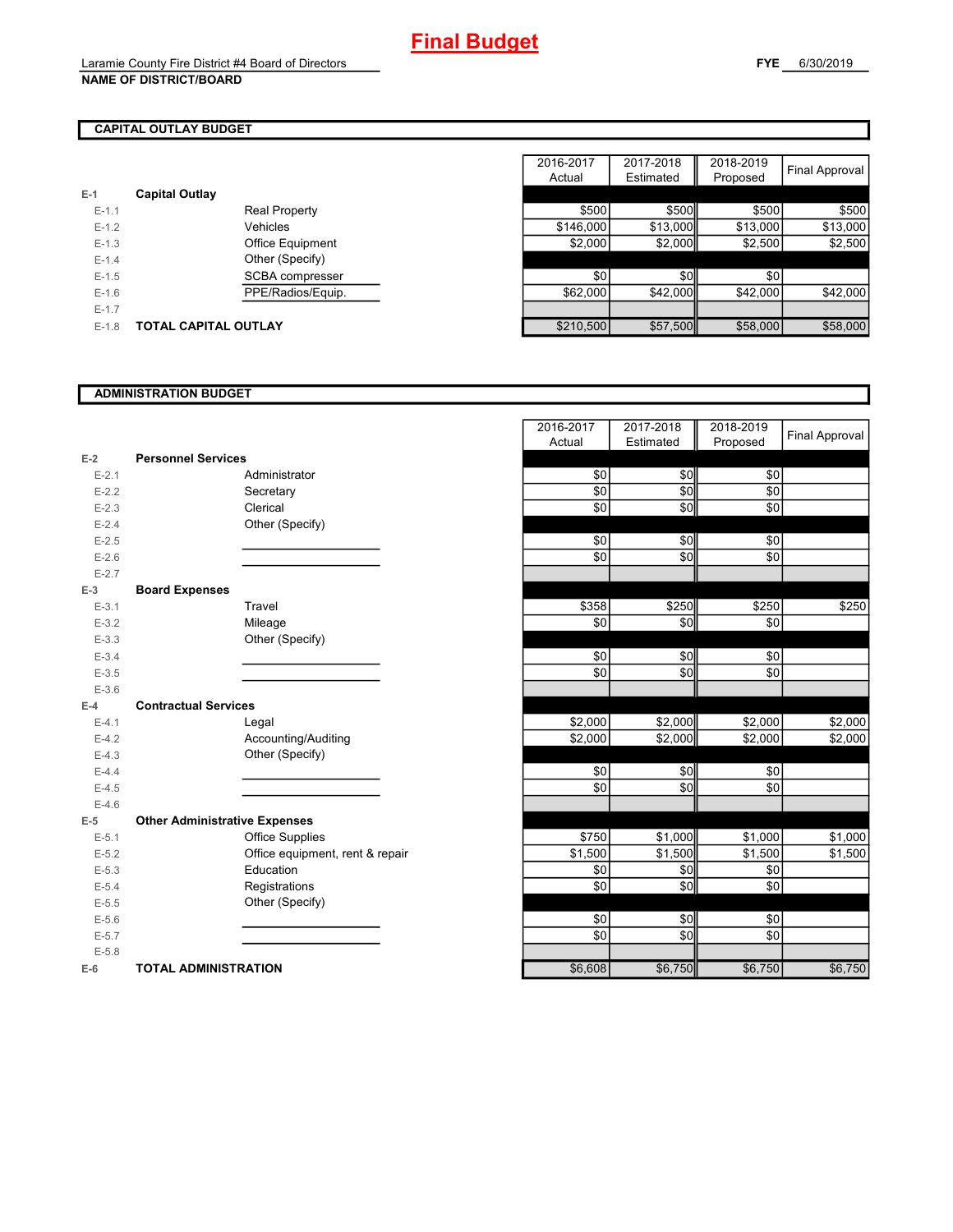### **FYE** 6/30/2019

# **OPERATIONS BUDGET**

| $E-7$     | <b>Personnel Services</b>              |          |                      |           |           |
|-----------|----------------------------------------|----------|----------------------|-----------|-----------|
| $E - 7.1$ | Wages--Operations                      | \$0      | \$0                  | \$0       |           |
| $E - 7.2$ | <b>Service Contracts</b>               | \$0      | \$0                  | \$0       |           |
| $E - 7.3$ | Other (Specify)                        |          |                      |           |           |
| $E - 7.4$ | Grounds keeping                        | \$400    | \$400                | \$400     | \$400     |
| $E - 7.5$ | Operations and Maintena                | \$5,000  | \$10,000             | \$10,000  | \$10,000  |
| $E - 7.6$ |                                        |          |                      |           |           |
| $E-8$     | <b>Travel</b>                          |          |                      |           |           |
| $E-8.1$   | Mileage                                | \$0      | \$0                  | \$0       |           |
| $E - 8.2$ | Other (Specify)                        |          |                      |           |           |
| $E-8.3$   | Meals                                  | \$1,750  | \$1,750              | \$2,000   | \$2,000   |
| $E-8.4$   | Lodging                                | \$2,250  | \$2,250              | \$2,250   | \$2,250   |
| $E - 8.5$ |                                        |          |                      |           |           |
| $E-9$     | <b>Operating supplies (List)</b>       |          |                      |           |           |
| $E-9.1$   | Tool repair                            | \$3,000  | \$3,000              | \$3,000   | \$3,000   |
| $E - 9.2$ | Fuel                                   | \$7,500  | \$10,000             | \$10,000  | \$10,000  |
| $E-9.3$   | Radio/Purch/repaitr                    | \$10,000 | $\overline{$}10,000$ | \$15,000  | \$15,000  |
| $E-9.4$   | Vehicle Maint.                         | \$7,000  | \$10,000             | \$10,000  | \$10,000  |
| $E-9.5$   |                                        |          |                      |           |           |
| $E-10$    | <b>Program Services (List)</b>         |          |                      |           |           |
| $E-10.1$  | Pub Ed                                 | \$3,000  | \$3,000              | \$3,000   | \$3,000   |
| $E-10.2$  | Recruit/Retention                      | \$2,500  | \$2,500              | \$2,500   | \$2,500   |
| $E-10.3$  | Training/Awards                        | \$2,500  | \$2,500              | \$6,000   | \$6,000   |
| $E-10.4$  | Tools                                  | \$5,000  | \$5,000              | \$5,000   | \$5,000   |
| $E-10.5$  |                                        |          |                      |           |           |
| $E-11$    | <b>Contractual Arrangements (List)</b> |          |                      |           |           |
| $E-11.1$  |                                        |          |                      |           |           |
| $E-11.2$  |                                        |          |                      |           |           |
| $E-11.3$  |                                        |          |                      |           |           |
| $E-11.4$  |                                        |          |                      |           |           |
| $E-11.5$  |                                        |          |                      |           |           |
| $E-12$    | <b>Other operations (Specify)</b>      |          |                      |           |           |
| $E-12.1$  | <b>Utilities</b>                       | \$9,000  | $\overline{$}10,000$ | \$12,000  | \$12,000  |
| $E-12.2$  | Uniforms                               | \$2,000  | \$5,000              | \$5,000   | \$5,000   |
| $E-12.3$  | Operations and Maintena                | \$0      | \$30,034             | \$64,444  | \$64,444  |
| $E-12.4$  |                                        |          |                      |           |           |
| $E-12.5$  |                                        |          |                      |           |           |
| $E-13$    | <b>TOTAL OPERATIONS</b>                | \$60,900 | \$105,434            | \$150,594 | \$150,594 |

|                |                                        | 2016-2017 | 2017-2018 | 2018-2019 | <b>Final Approval</b> |
|----------------|----------------------------------------|-----------|-----------|-----------|-----------------------|
|                |                                        | Actual    | Estimated | Proposed  |                       |
| $\overline{7}$ | <b>Personnel Services</b>              |           |           |           |                       |
| $E - 7.1$      | <b>Wages--Operations</b>               | \$0       | \$0       | \$0       |                       |
| $E - 7.2$      | <b>Service Contracts</b>               | \$0       | \$0       | \$0       |                       |
| $E - 7.3$      | Other (Specify)                        |           |           |           |                       |
| $E - 7.4$      | Grounds keeping                        | \$400     | \$400     | \$400     | \$400                 |
| $E - 7.5$      | Operations and Maintena                | \$5,000   | \$10,000  | \$10,000  | \$10,000              |
| $E - 7.6$      |                                        |           |           |           |                       |
| 8              | <b>Travel</b>                          |           |           |           |                       |
| $E-8.1$        | Mileage                                | \$0       | \$0       | \$0       |                       |
| $E-8.2$        | Other (Specify)                        |           |           |           |                       |
| $E-8.3$        | Meals                                  | \$1,750   | \$1,750   | \$2,000   | \$2,000               |
| $E - 8.4$      | Lodging                                | \$2,250   | \$2,250   | \$2,250   | \$2,250               |
| $E - 8.5$      |                                        |           |           |           |                       |
| 9              | <b>Operating supplies (List)</b>       |           |           |           |                       |
| $E-9.1$        | Tool repair                            | \$3,000   | \$3,000   | \$3,000   | \$3,000               |
| $E-9.2$        | Fuel                                   | \$7,500   | \$10,000  | \$10,000  | \$10,000              |
| $E - 9.3$      | Radio/Purch/repaitr                    | \$10,000  | \$10,000  | \$15,000  | \$15,000              |
| $E-9.4$        | Vehicle Maint.                         | \$7,000   | \$10,000  | \$10,000  | \$10,000              |
| $E - 9.5$      |                                        |           |           |           |                       |
| $-10$          | <b>Program Services (List)</b>         |           |           |           |                       |
| $E-10.1$       | Pub Ed                                 | \$3,000   | \$3,000   | \$3,000   | \$3,000               |
| $E-10.2$       | Recruit/Retention                      | \$2,500   | \$2,500   | \$2,500   | \$2,500               |
| $E-10.3$       | Training/Awards                        | \$2,500   | \$2,500   | \$6,000   | \$6,000               |
| $E-10.4$       | Tools                                  | \$5,000   | \$5,000   | \$5,000   | \$5,000               |
| $E-10.5$       |                                        |           |           |           |                       |
| 11.            | <b>Contractual Arrangements (List)</b> |           |           |           |                       |
| $E-11.1$       |                                        |           |           |           |                       |
| $E-11.2$       |                                        |           |           |           |                       |
| $E-11.3$       |                                        |           |           |           |                       |
| $E-11.4$       |                                        |           |           |           |                       |
| $E-11.5$       |                                        |           |           |           |                       |
| 12             | <b>Other operations (Specify)</b>      |           |           |           |                       |
| $E-12.1$       | <b>Utilities</b>                       | \$9,000   | \$10,000  | \$12,000  | \$12,000              |
| $E-12.2$       | Uniforms                               | \$2,000   | \$5,000   | \$5,000   | \$5,000               |
| $E-12.3$       | Operations and Maintena                | \$0       | \$30,034  | \$64,444  | \$64,444              |
| $E-12.4$       |                                        |           |           |           |                       |
| $E-12.5$       |                                        |           |           |           |                       |
| $-13$          | <b>TOTAL OPERATIONS</b>                | \$60,900  | \$105434  | \$150 594 | \$150 594             |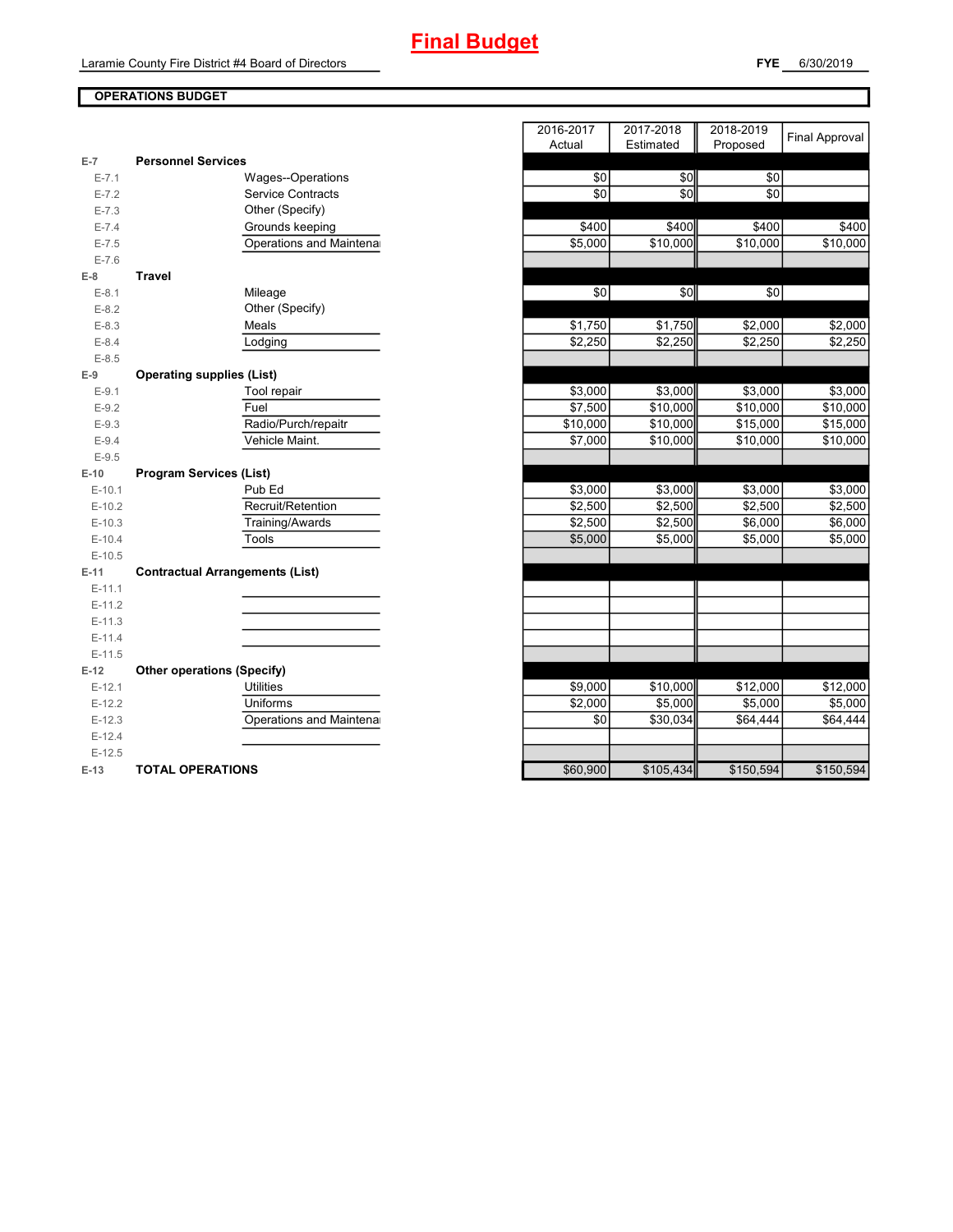Laramie County Fire District #4 Board of Directors

# **INDIRECT COSTS BUDGET**

| $E-14$   | <b>Insurance</b>             |          |          |          |
|----------|------------------------------|----------|----------|----------|
| $E-14.1$ | Liability                    | \$1,000  | \$1,000  | \$1,000  |
| $E-14.2$ | Buildings and vehicles       | \$4,000  | \$5,000  | \$5,000  |
| $E-14.3$ | Equipment                    | \$0      | \$0      | \$0      |
| $E-14.4$ | Other (Specify)              |          |          |          |
| $E-14.5$ | Bond                         | \$250    | \$250    | \$250    |
| $E-14.6$ |                              |          |          |          |
| $E-14.7$ |                              |          |          |          |
| $E-15$   | Indirect payroll costs:      |          |          |          |
| $E-15.1$ | FICA (Social Security) taxes | \$0      | \$0      | \$0      |
| $E-15.2$ | <b>Workers Compensation</b>  | \$3,000  | \$5,000  | \$5,000  |
| $E-15.3$ | Unemployment Taxes           | \$0      | \$0      | \$0      |
| $E-15.4$ | Retirement                   | \$2,500  | \$2,500  | \$2,500  |
| $E-15.5$ | Health Insurance             | \$0      | \$0      | \$0      |
| $E-15.6$ | Other (Specify)              |          |          |          |
| $E-15.7$ | Life Insurance               | \$1,500  | \$1,500  | \$1,500  |
| $E-15.8$ |                              |          |          |          |
| $E-15.9$ |                              |          |          |          |
| $E-16$   | <b>Depreciation Expenses</b> |          |          |          |
| $E-17$   | <b>TOTAL INDIRECT COSTS</b>  | \$12,250 | \$15,250 | \$15,250 |
|          |                              |          |          |          |

|          |                               | 2016-2017<br>Actual | 2017-2018<br>Estimated | 2018-2019<br>Proposed | <b>Final Approval</b> |
|----------|-------------------------------|---------------------|------------------------|-----------------------|-----------------------|
| $E-14$   | <b>Insurance</b>              |                     |                        |                       |                       |
| $E-14.1$ | Liability                     | \$1,000             | \$1,000                | \$1,000               | \$1,000               |
| $E-14.2$ | <b>Buildings and vehicles</b> | \$4,000             | \$5,000                | \$5,000               | \$5,000               |
| $E-14.3$ | Equipment                     | \$0                 | \$0                    | \$0                   |                       |
| $E-14.4$ | Other (Specify)               |                     |                        |                       |                       |
| $E-14.5$ | Bond                          | \$250               | \$250                  | \$250                 | \$250                 |
| $E-14.6$ |                               |                     |                        |                       |                       |
| $E-14.7$ |                               |                     |                        |                       |                       |
| $E-15$   | Indirect payroll costs:       |                     |                        |                       |                       |
| $E-15.1$ | FICA (Social Security) taxes  | \$0                 | \$0                    | \$0                   |                       |
| $E-15.2$ | <b>Workers Compensation</b>   | \$3,000             | \$5,000                | \$5,000               | \$5,000               |
| $E-15.3$ | <b>Unemployment Taxes</b>     | \$0                 | \$0                    | \$0                   |                       |
| $E-15.4$ | Retirement                    | \$2,500             | \$2,500                | \$2,500               | \$2,500               |
| $E-15.5$ | Health Insurance              | \$0                 | \$0                    | \$0                   |                       |
| $E-15.6$ | Other (Specify)               |                     |                        |                       |                       |
| $E-15.7$ | Life Insurance                | \$1,500             | \$1,500                | \$1,500               | \$1,500               |
| $E-15.8$ |                               |                     |                        |                       |                       |
| $E-15.9$ |                               |                     |                        |                       |                       |
| E-16     | <b>Depreciation Expenses</b>  |                     |                        |                       |                       |
| $E-17$   | <b>TOTAL INDIRECT COSTS</b>   | \$12,250            | \$15,250               | \$15,250              | \$15,250              |
|          |                               |                     |                        |                       |                       |

#### **DEBT SERVICE BUDGET**

|         |                           | 2016-2017 | 2017-2018        | 2018-2019        |                |
|---------|---------------------------|-----------|------------------|------------------|----------------|
|         |                           | Actual    | Estimated        | Proposed         | Final Approval |
| $D-1$   | <b>Debt Service</b>       |           |                  |                  |                |
| $D-1.1$ | Principal                 | \$0       | \$0              | \$0 <sub>1</sub> |                |
| $D-1.2$ | Interest                  | \$0       | \$0 <sub>1</sub> | \$0              |                |
| $D-1.3$ | Fees                      | \$0       | <b>\$0</b>       | \$0              |                |
| $D-2$   | <b>TOTAL DEBT SERVICE</b> | \$0       | \$0              | \$0              | \$0            |